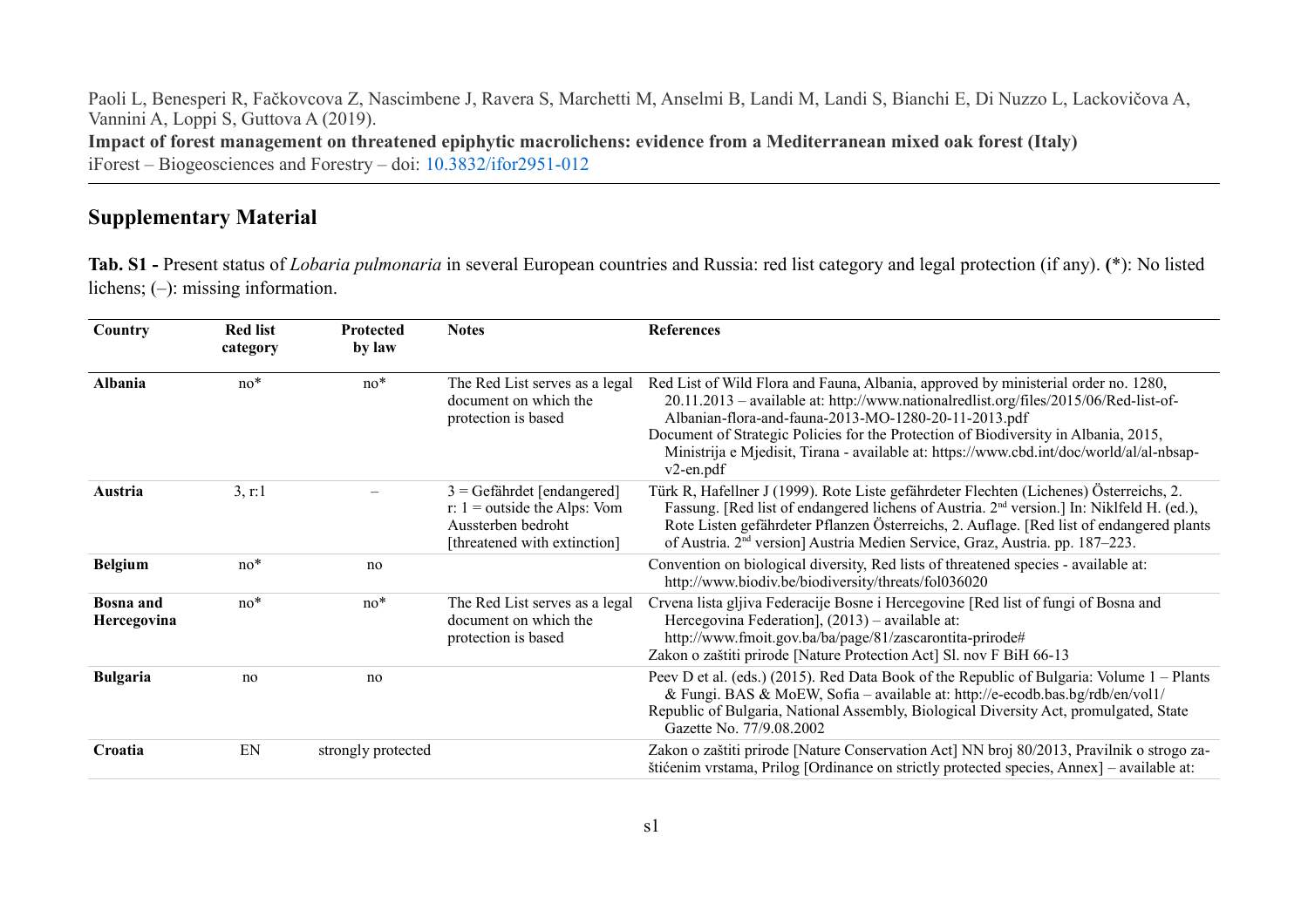**Impact of forest management on threatened epiphytic macrolichens: evidence from a Mediterranean mixed oak forest (Italy)**

| Country                  | <b>Red list</b><br>category    | <b>Protected</b><br>by law | <b>Notes</b>                             | <b>References</b>                                                                                                                                                                                                                                                                                                                                                                                                                                                                                           |
|--------------------------|--------------------------------|----------------------------|------------------------------------------|-------------------------------------------------------------------------------------------------------------------------------------------------------------------------------------------------------------------------------------------------------------------------------------------------------------------------------------------------------------------------------------------------------------------------------------------------------------------------------------------------------------|
|                          |                                |                            |                                          | http://narodne-novine.nn.hr/clanci/sluzbeni/2013 12 144 3086.html                                                                                                                                                                                                                                                                                                                                                                                                                                           |
| <b>Cyprus</b>            | $no*$                          | no                         |                                          | Tsintides T., Christodoulou C. S., Delipetrou P. & Georghiou K., 2007. The Red Data<br>Book of the Flora of Cyprus. - available at<br>http://zslsites.org/assets/nrl/Red Data Book of Cyprus Flora.pdf                                                                                                                                                                                                                                                                                                      |
| <b>Czech</b><br>Republic | <b>CR</b>                      | $no*$                      | Under evaluation for legal<br>protection | Liška J, Palice Z, Slavíková Š (2008). Checklist and Red List of lichens of the Czech<br>Republic. Preslia 80: 151-182<br>Vyhláška č. [Decree no.] 395/1992 Sb. - available at:<br>https://www.zakonyprolidi.cz/cs/1992-395                                                                                                                                                                                                                                                                                 |
| <b>Denmark</b>           | VU                             |                            |                                          | Wind P, Pihl S (eds.) (2004). The Danish Red List. The National Environmental Research<br>Institute, Aarhus University. – available at: http://bios.au.dk/videnudveksling/til-jagt-og-<br>vildtinteresserede/redlistframe/soegart/                                                                                                                                                                                                                                                                          |
| <b>Estonia</b>           | NT                             | protected                  | The lowest protection                    | Randlane T, Jüriado I, Suija A, Lõhmus P, Leppik E (2008). Lichens in the new Red Data<br>List of Estonia. Folia Cryptog. Estonica 44: 113-120<br>Riigiteataja 2004: III kaitsekategooria liikide kaitse alla võtmine [Protection of species of<br>category III] – available at: https://www.riigiteataja.ee/akt/13360720                                                                                                                                                                                   |
| Finland                  | <b>NT</b>                      | no                         |                                          | Jääskeläinen K, Pykälä J, Rämä H, Vitikainen O, Haikonen V, Högnabba F, Lommi S,<br>Puolasmaa A (2010). Jäkälät – Lichens. In: Rassi P, Hyvärinen E, Juslén A,<br>Mannerkoski I (eds.), The 2010 Red List of Finnish species, Ministry of the<br>environment, Finnish environment institute, Edita Ltd. Helsinki, pp. 278–310<br>Nature Conservation Act 1096/1996, Sect. 47 and Nature Conservation Decree 160/1997,<br>Appendix 4 – available at: http://www.finlex.fi/en/laki/kaannokset/1997/en19970160 |
| France                   | different at<br>regional level | regionally<br>protected    |                                          | Inventaire National du Patrimoine Naturel [National inventory of natural heritage] -<br>available at: https://inpn.mnhn.fr/espece/cd_nom/56613                                                                                                                                                                                                                                                                                                                                                              |
| Germany                  | threatened with<br>extinction  | protected                  | All Lobaria species are<br>protected     | Ludwig G, Matzke-Hajek G (eds.) (2011). Rote Liste gefährdeter Tiere, Pflanzen und Pilze<br>Deutschlands, Band 6: Pilze (Teil 2 – Flechten und Myxomyzeten.) [Red list of<br>endangered animals, plants and fungi of Germany, Volume 6: Mushrooms (Part 2) -<br>Lichens and Myxomycetes] Bundesamt für Naturschutz [Federal Agency for Nature<br>Conservation], Bonn - Bad Godesberg                                                                                                                        |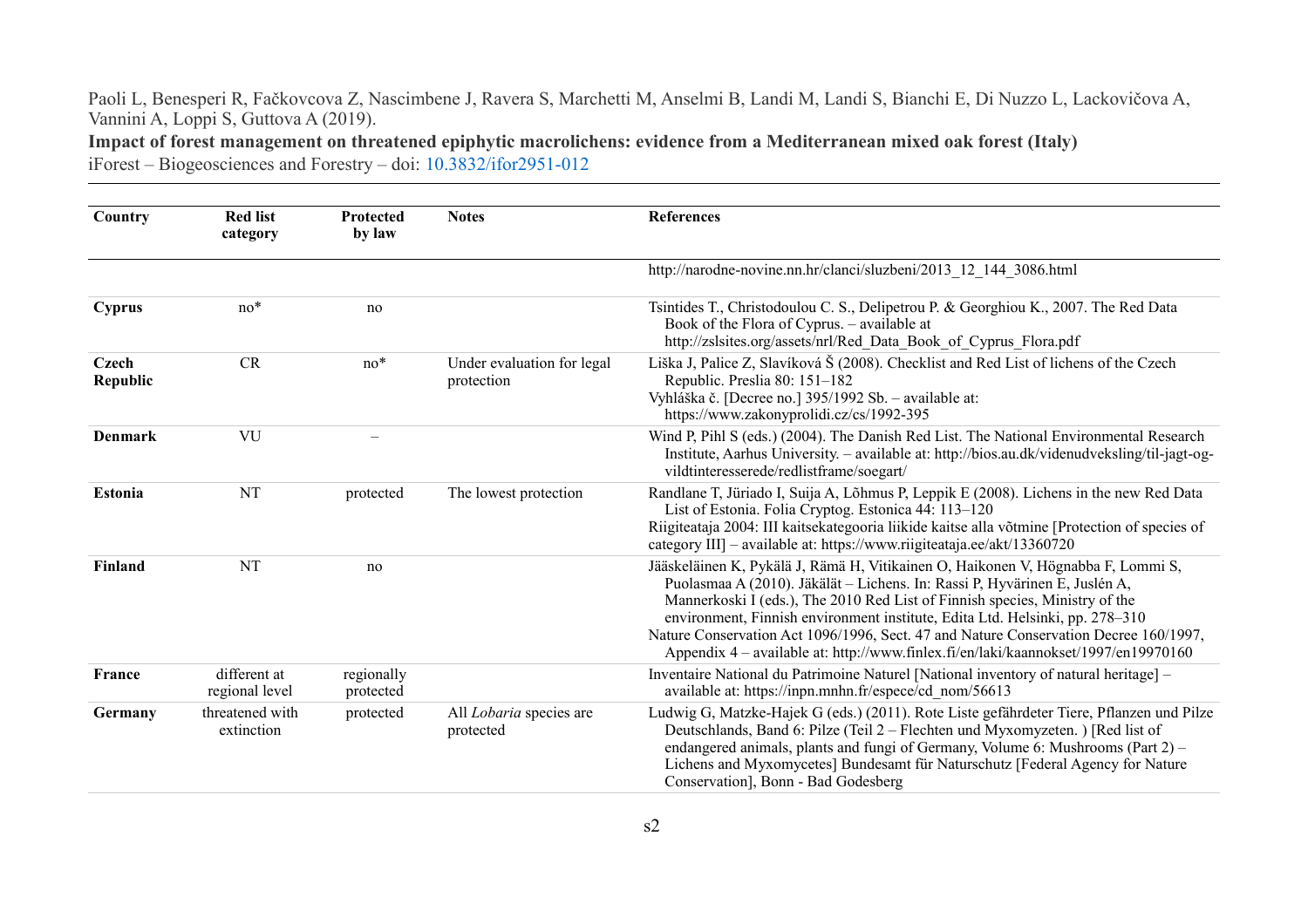**Impact of forest management on threatened epiphytic macrolichens: evidence from a Mediterranean mixed oak forest (Italy)**

| Country        | <b>Red list</b><br>category | <b>Protected</b><br>by law | <b>Notes</b>          | <b>References</b>                                                                                                                                                                                                                                                                                                                                                                                                                                                                                                                                                                                                                                                                                                                                                                                                                                                                                       |
|----------------|-----------------------------|----------------------------|-----------------------|---------------------------------------------------------------------------------------------------------------------------------------------------------------------------------------------------------------------------------------------------------------------------------------------------------------------------------------------------------------------------------------------------------------------------------------------------------------------------------------------------------------------------------------------------------------------------------------------------------------------------------------------------------------------------------------------------------------------------------------------------------------------------------------------------------------------------------------------------------------------------------------------------------|
|                |                             |                            |                       | Bundesartenschutzverordnung (BArtSchV), Anlage 1 [Federal Species Protection<br>Regulations, Annex 1] (zu $\S$ 1) Schutzstatus wild lebender Tier- und Pflanzenarten<br>[Protection status of wild animals and plants], available at: -<br>https://www.buzer.de/s1.htm?g=BArtSchV&a=Anlage+1<br>Krause J, Wagner H-G, Otte V (2017). Rote Liste und Gesamtartenliste der Flechten<br>(Lichenes) von Berlin. [Red list and species list of lichens of Berlin] In:<br>DERLANDESBEAUFTRAGTE FÜR NATURSCHUTZ UND<br>LANDSCHAFTSPFLEGE / SENATSVERWALTUNG FÜR UMWELT, VERKEHR<br>UND KLIMASCHUTZ [Regional supervisor for nature and landscape / Senate<br>management for environment, transport and climate protection] (Hrsg.): Rote Listen der<br>gefährdeten Pflanzen, Pilze und Tiere von Berlin [Red Lists of Endangered Plants,<br>Fungi and Animals of Berlin], 28 S. doi: 10.14279/depositonce-5841 |
| Greece         | $no*$                       | no                         |                       | Phitos D, Constantinidis T, Kamari G (eds.) (2009). The Red Data Book of Rare and<br>Threatened Plants of Greece, Vol. I and II, Hellenic Botanical Society, Patra (in Greek).<br>Abbott BFM (2009). Checklist of the lichen and lichenicolous fungi of Greece.<br>Bibliotheca Lichenologica 103: 1-368.                                                                                                                                                                                                                                                                                                                                                                                                                                                                                                                                                                                                |
| <b>Hungary</b> | CR                          | protected                  |                       | Farkas E, Lőkös L (2009). Lobaria pulmonaria (lichen-forming fungi) in Hungary.<br>Mikológiái Közlemények, Clusiana 48(1): 11-18<br>"Zuzmók" [Lichens] in 83/2013 (IX.25) VM rendelet [VM Decree], 5th appendix (Magyar<br>Közlöny 2013/156)                                                                                                                                                                                                                                                                                                                                                                                                                                                                                                                                                                                                                                                            |
| <b>Iceland</b> | no                          |                            |                       | Ingadóttir Á, Einarsson E, Kristinsson H, Egilsson K (1996). Válisti 1. Plöntur. [Checklist<br>1. Plants] Náttúrufraedistofnun Íslands [The Icelandic Natural Resources Agency],<br>Reykjavík, 82 pp.                                                                                                                                                                                                                                                                                                                                                                                                                                                                                                                                                                                                                                                                                                   |
| <b>Ireland</b> | $no*$                       | no                         |                       | Law S.I. No. 94/1999 - Flora (Protection) Order, 1999                                                                                                                                                                                                                                                                                                                                                                                                                                                                                                                                                                                                                                                                                                                                                                                                                                                   |
| <b>Italy</b>   | no                          | no                         | regional legislations | Protection of species based on Nascimbene J, Nimis PL, Ravera S (2013). Evaluating the conservation status of epiphytic<br>lichens of Italy: a red list. Plant Biosyst 147: 898-904<br>Alonzi A, Ercole S, Piccini C (2006). La protezione delle specie della flora e della fauna<br>selvatica: quadro di riferimento legislativo regionale. [Protection of wild species of flora<br>and fauna: regional legislative reference framework] APAT Rapporti 75/2006                                                                                                                                                                                                                                                                                                                                                                                                                                         |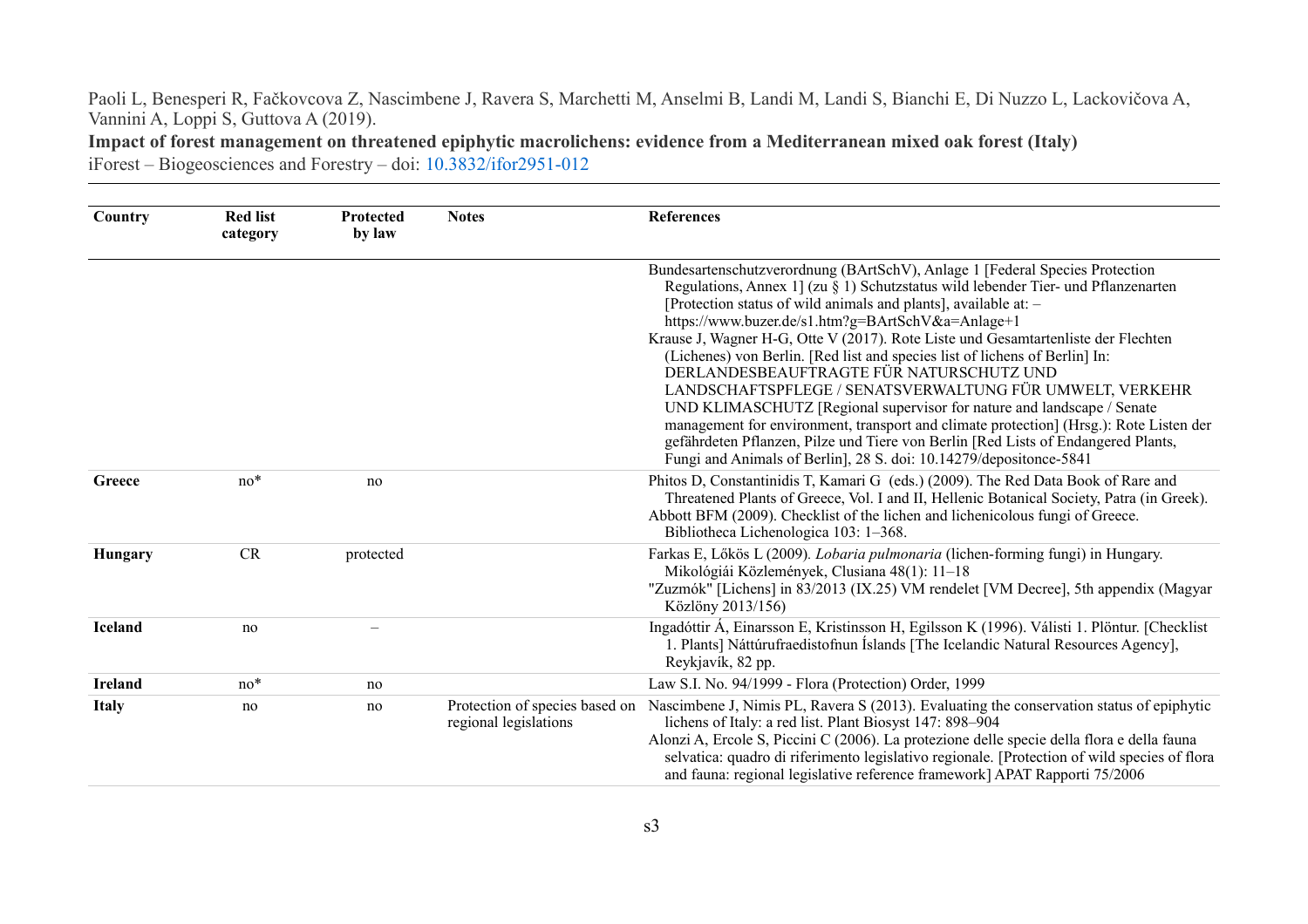**Impact of forest management on threatened epiphytic macrolichens: evidence from a Mediterranean mixed oak forest (Italy)**

| Country            | <b>Red list</b><br>category | <b>Protected</b><br>by law | <b>Notes</b>                                                                        | <b>References</b>                                                                                                                                                                                                                                                                                                                                                                                                                                                         |
|--------------------|-----------------------------|----------------------------|-------------------------------------------------------------------------------------|---------------------------------------------------------------------------------------------------------------------------------------------------------------------------------------------------------------------------------------------------------------------------------------------------------------------------------------------------------------------------------------------------------------------------------------------------------------------------|
|                    |                             |                            |                                                                                     | Decreto del Presidente della Repubblica [Decree of the President of the Republic], March<br>12, 2003, n.120 in application of the EU Habitat Directive (43/92/CEE)                                                                                                                                                                                                                                                                                                        |
| Lithuania          | VU                          | protected                  | The Red Data Book serves as<br>a legal document on which<br>the protection is based | Rašomavičius V (ed.) (2007). Lietuvos Raudonoji knyga [Red Data Book of Lithuania].<br>Lututė, Vilnius.                                                                                                                                                                                                                                                                                                                                                                   |
| Latvia             | VU                          | protected                  |                                                                                     | Piterāns A, Vimba E (1996). Red Data Book of Latvia. Rare and endangered species of<br>plants and animals. Fungi and lichens. Riga, pp. 202.<br>MK noteikumi Nr.396 "Noteikumi par īpaši aizsargājamo sugu un ierobežoti izmantojamo<br>īpaši aizsargājamo sugu sarakstu" $1., 2.$ pielikums [Provisions on the list of specially<br>protected species and restricted use of protected species, Annex 1., 2.] (14.11.2000.),<br>saskaņā ar grozījumiem Nr.627, 27.07.2004 |
| <b>Netherlands</b> | no                          | no                         |                                                                                     | Aptroot A, van Herk CM, Sparrius LB (2012). Basisrapport voor de Rode Lijst korst-<br>mossen. [Basic report for the Red List of lichens]. Buxbaumiella 92: 1-117<br>Staatscourant 2004, 218 - available at: http://minez.nederlandsesoorten.nl/soorten                                                                                                                                                                                                                    |
| <b>Norway</b>      | no (LC)                     | no                         |                                                                                     | The Norwegian Red List of Species 2015 - available at: https://www.artsdatabanken.no/                                                                                                                                                                                                                                                                                                                                                                                     |
| Poland             | EN                          | protected                  |                                                                                     | Cieśliński S, Czyżewska K, Fabiszewski J (2003). Red List of extinct and threatened<br>lichens in Poland. Monographiae Botanicae 91: 13-49<br>Rozporządzenie Ministra Środowiska z dnia 9 października 2014 r. w sprawie ochrony<br>gatunkowej grzybów [Regulation of the Minister of the Environment of 9 October 2014<br>on the protection of species of fungi - available at:<br>http://prawo.sejm.gov.pl/isap.nsf/download.xsp/WDU20140001408/O/D20141408.pdf         |
| Portugal           | no                          | no                         | Under evaluation for<br>inclusion in Red List                                       | listavermelha-flora.pt (last access 23.11.2017)<br>pers. com. Paula Matos, PhD., Faculdade de Ciências da Universidade de Lisboa, Portugal                                                                                                                                                                                                                                                                                                                                |
| Romania            | no                          | $no*$                      | Proposed as VU in prepared<br>manuscript "Red List of<br>Macrolichens from Romania" | Ardelean I. V., Keller C. & Scheidegger C. 2013. Lichen flora of Rodnei Mountains<br>National Park (Eastern Carpathians, Romania) including new records for the Romanian<br>mycoflora. Folia Cryptogamica Estonica 50: 101-115<br>Ordonanță de urgență nr. 57 din 20/06/2007 Publicat in Monitorul Oficial, Partea I nr. 442<br>din 29/06/2007 privind regimul ariilor naturale protejate, conservarea habitatelor                                                        |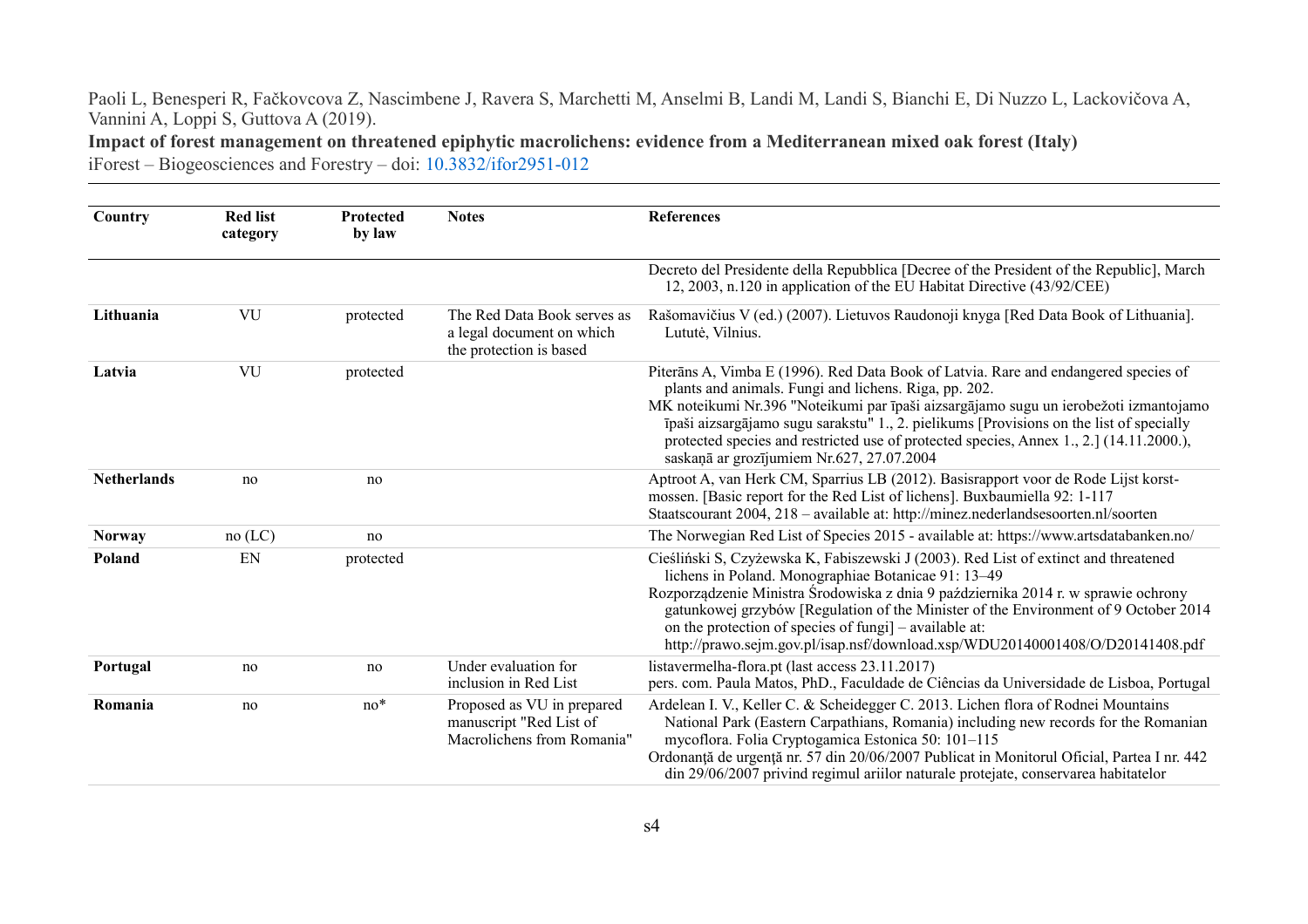**Impact of forest management on threatened epiphytic macrolichens: evidence from a Mediterranean mixed oak forest (Italy)**

| Country       | <b>Red list</b><br>category | Protected<br>by law     | <b>Notes</b>                                                                        | <b>References</b>                                                                                                                                                                                                                                                                                                                                                                                                                                                                                                                                                                              |
|---------------|-----------------------------|-------------------------|-------------------------------------------------------------------------------------|------------------------------------------------------------------------------------------------------------------------------------------------------------------------------------------------------------------------------------------------------------------------------------------------------------------------------------------------------------------------------------------------------------------------------------------------------------------------------------------------------------------------------------------------------------------------------------------------|
|               |                             |                         |                                                                                     | naturale, a florei și faunei sălbatice [Emergency Ordinance no. 57 of 20/06/2007<br>Published in the Official Gazette, Part I no. 442 of 29/06/2007 on the regime of natural<br>protected areas, conservation of natural habitats, wild flora and fauna]                                                                                                                                                                                                                                                                                                                                       |
| Russia        | VU                          | regionally<br>protected | The Red Data Book serves as<br>a legal document on which<br>the protection is based | Red Data Book of Russian Federation (plants and fungi) (2008). Moscow, 885 pp.<br>Iliashenko VY, Iliashenko EI (2000). Krasnaya kniga Rossii: pravovye akty [Red Data<br>Book of Russia: legislative acts]. State committee of the Russian Federation for<br><b>Environmental Protection. Moscow</b>                                                                                                                                                                                                                                                                                           |
| Serbia        |                             | no                      |                                                                                     | Ivančević BN, Matavulj MN, Karaman MA (2013). Lichens in Serbian Legislation. Jour.<br>Nat. Sci, Matica Srpska Novi Sad 124: 355-365<br>Regulation on the declaration and protection of protected and strictly protected wild<br>species of plants, animals and fungi, Službeni Glasnik RS, br. 5/10, February 2, 2010                                                                                                                                                                                                                                                                         |
| Slovakia      | CR                          | protected               |                                                                                     | Pišút I, Guttová A, Lackovičová A, Lisická E (2001). Červený zoznam lišajníkov<br>Slovenska (december 2001). [Red list of the lichens of Slovakia (December 2001)] In:<br>Baláž D, Marhold K., Urban P (eds.), Červený zoznam rastlín a živočíchov Slovenska<br>[Red list of plants and animals of Slovakia], p. 23–30, Ochrana Prírody 20 (Suppl.),<br>Banská Bystrica<br>Vyhláška Ministerstva životného prostredia SR [Decree of the Ministry of the<br>Environment SR] č. 24/2003 Z. z., Appendix $5$ – available at:<br>http://www.sopsr.sk/files/24 2003 vyhlaska OPaK od 01 01 2015.pdf |
| <b>Spain</b>  | no                          | $no*$                   | Under evaluation for<br>inclusion in Red List                                       | pers. com. Paula Matos, PhD., Faculdade de Ciências da Universidade de Lisboa, Portugal<br>Real Decreto 139/2011, de 4 de febrero, para el desarrollo del Listado de Especies Silve-<br>stres en Régimen de Protección Especial y del Catálogo Español de Especies Amenaza-<br>das [Royal Decree 139/2011, of 4 February, for the development of the List of Wild<br>Species in Special Protection Regime and the Spanish Catalog of Endangered Species]                                                                                                                                       |
| <b>Sweden</b> | NT                          | no                      |                                                                                     | The 2015 Red List of Swedish Species - available at: https://artfakta.artdatabanken.se/<br>Regler om fridlysning av mossor, lavar, svampar och alger - 8 § artskyddsförordningen<br>[Rules on the release of mosses, lichens, fungi and algae - Section 8 of the Art.]<br>(2007: 845)                                                                                                                                                                                                                                                                                                          |